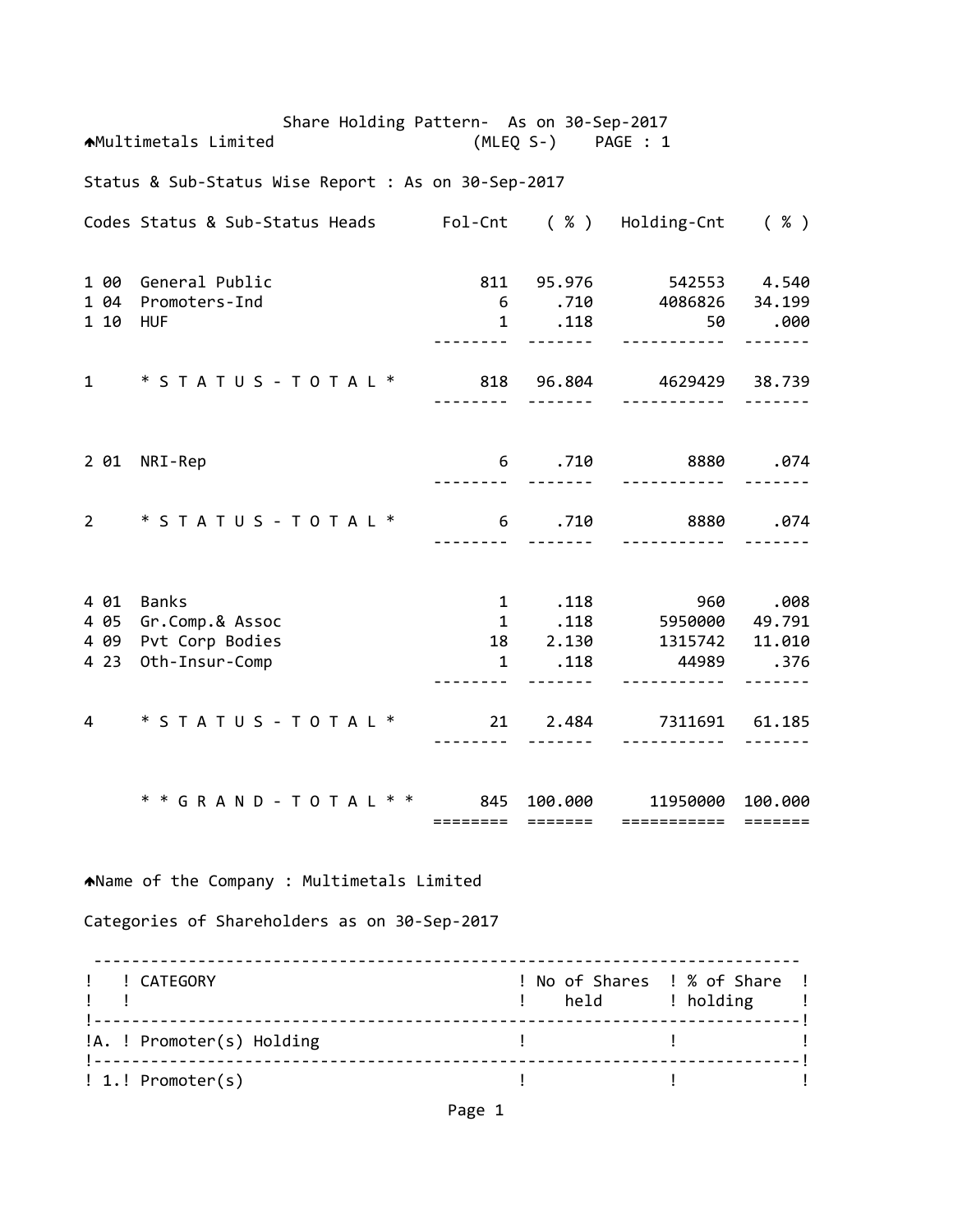| Share Holding Pattern- As on 30-Sep-2017<br>- Indian Promoters<br>$\mathbf{I}$                                                              | 10036826 !                                | 83.990 !                                        |
|---------------------------------------------------------------------------------------------------------------------------------------------|-------------------------------------------|-------------------------------------------------|
| - Foreign Promoters !                                                                                                                       | 0!                                        | .000!                                           |
| 2.! Persons acting in concert                                                                                                               | 0!                                        | $.000$ !                                        |
| Sub-Total !                                                                                                                                 | 10036826 !                                | 83.990!                                         |
| !B. ! Non-Promoters Holding                                                                                                                 |                                           |                                                 |
| 3.! Institutional Investors                                                                                                                 |                                           |                                                 |
| a.! Mutual Funds & UTI<br>b.! Banks, Financial Inst, Insurance Company!<br>(Central/State Govt Inst/Non-Govt Inst) !<br>$c.!$ FII(s)        | 0!<br>45949 !<br>0                        | .000!<br>$.385$ !<br>.000!                      |
| Sub-Total !                                                                                                                                 | 45949 !                                   | $.385$ !                                        |
| 4.! Others                                                                                                                                  |                                           |                                                 |
| a.! Private Corporate Bodies<br>b.! Indian Public<br>c.! NRI/OCBs<br>d.! Any-Other (Foreign-Companies)<br>! Clearing Members                | 1315742 !<br>542603 !<br>8880 !<br>0<br>0 | 11.010 !<br>4.541 !<br>.074 !<br>.000!<br>.000! |
| Sub-Total !                                                                                                                                 | 1867225 !                                 | 15.625 !                                        |
| Grand-Total !                                                                                                                               | 11950000!                                 | 100.000 !                                       |
| ! Note : 1)<br>! Name, Number of shares held and percentage shareholding<br>! of entities/persons holding more than 1% is enclosed herewith |                                           |                                                 |
|                                                                                                                                             |                                           |                                                 |
| ! Note : 2)                                                                                                                                 | Shares                                    | No of holding<br>in (%)                         |
| Total Foreign Shareholding :                                                                                                                |                                           | .074<br>8880                                    |

 based on download of data received from NSDL/CDSL as on 30‐Sep‐2017 Multimetals Limited (MLEQ S‐) PAGE : 1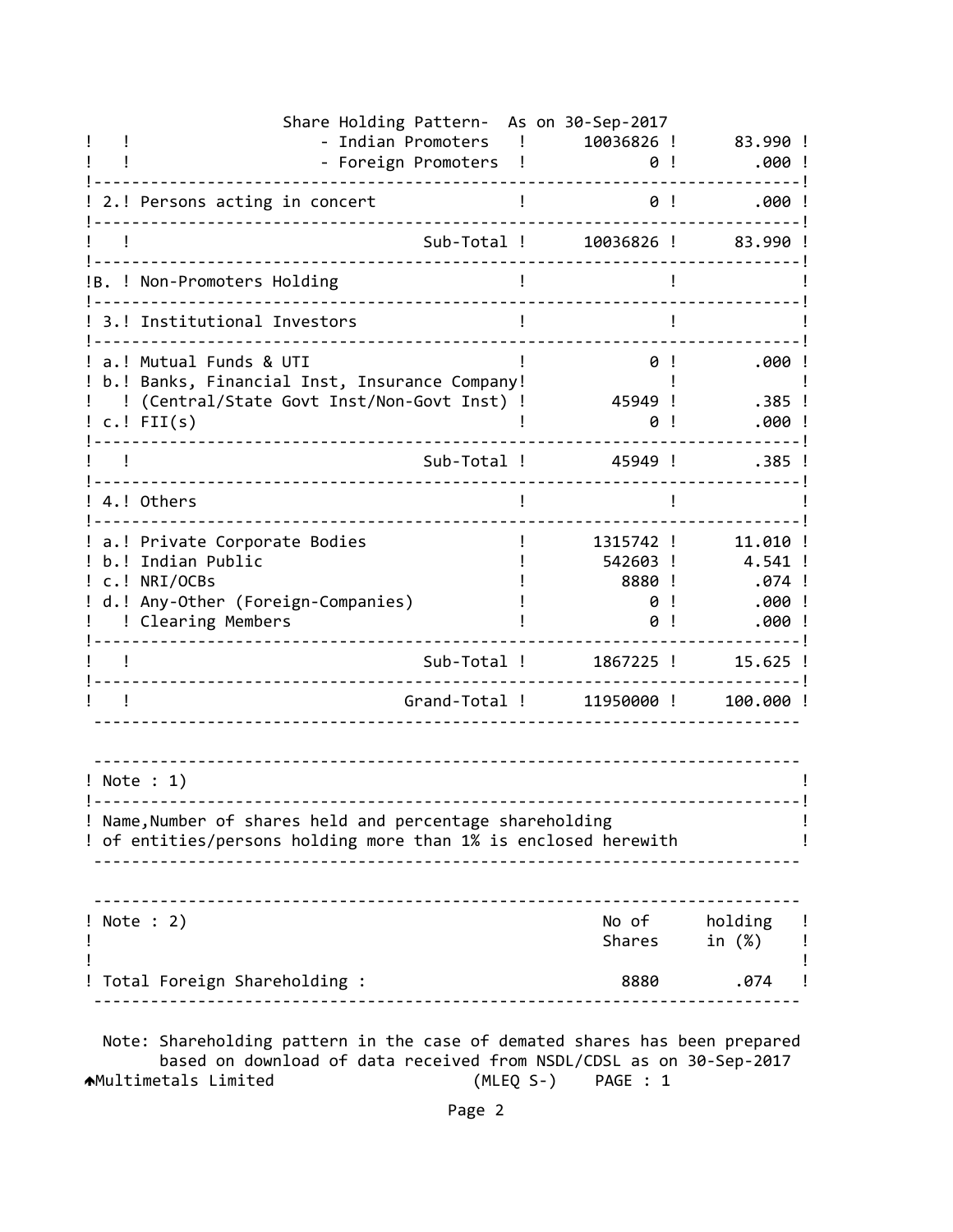|  |  | Share Holding Pattern- As on 30-Sep-2017 |
|--|--|------------------------------------------|
|  |  |                                          |

Status & Sub‐Status Wise Report : As on 30‐Sep‐2017

Indian Promoters

FOL/CLI# SIGL NAME OF THE SHARE HOLDERS HOLDG % TO Cap ‐Pan 00000580 4 05 HADOTI PUNJI VIKAS LIMITED 5950000 49.791 AAACH4047F 00640265 1 04 VASUDEV AGRAWAL 1293359 10.823 AAVPA5418K 00086122 1 04 RAJENDRA AGRAWAL 1062091 8.888 ABKPA3830H 002574 1 04 SHAMBHU AGARWAL 703070 5.883 00657910 1 04 AJAY AGARWAL 614543 5.143 AFOPA1833L 00888128 1 04 MUGDHA AGRAWAL 400000 3.347 AJSPA9434F 002575 1 04 VASUDEV AGARWAL 13763 .115 ‐‐‐‐‐‐‐‐‐‐‐‐‐‐‐‐‐‐‐‐‐‐‐‐‐‐‐‐‐‐‐‐‐‐‐‐‐‐‐‐‐‐‐‐‐‐‐‐‐‐‐‐‐‐‐‐‐‐‐‐‐‐‐‐‐‐‐‐‐‐‐‐ 000007 A1A Indian Promoters 10036826 83.990 ‐‐‐‐‐‐‐‐‐‐‐‐‐‐‐‐‐‐‐‐‐‐‐‐‐‐‐‐‐‐‐‐‐‐‐‐‐‐‐‐‐‐‐‐‐‐‐‐‐‐‐‐‐‐‐‐‐‐‐‐‐‐‐‐‐‐‐‐‐‐‐‐ Multimetals Limited (MLEQ S‐) PAGE : 2 Status & Sub‐Status Wise Report : As on 30‐Sep‐2017 Banks, Fin Inst(s),Ins Comp(s) FOL/CLI# SIGL NAME OF THE SHARE HOLDERS HOLDG % TO Cap ‐Pan 000689 4 23 M/S THE NEW INDIA ASSURANCE CO.LTD. 44989 .376 001594 4 01 M/S MANDVI CO‐OP.BANK LTD. 960 .008 ‐‐‐‐‐‐‐‐‐‐‐‐‐‐‐‐‐‐‐‐‐‐‐‐‐‐‐‐‐‐‐‐‐‐‐‐‐‐‐‐‐‐‐‐‐‐‐‐‐‐‐‐‐‐‐‐‐‐‐‐‐‐‐‐‐‐‐‐‐‐‐‐ 000002 B2A Banks, Fin Inst(s),Ins Comp(s) 45949 .385 ‐‐‐‐‐‐‐‐‐‐‐‐‐‐‐‐‐‐‐‐‐‐‐‐‐‐‐‐‐‐‐‐‐‐‐‐‐‐‐‐‐‐‐‐‐‐‐‐‐‐‐‐‐‐‐‐‐‐‐‐‐‐‐‐‐‐‐‐‐‐‐‐ Multimetals Limited (MLEQ S‐) PAGE : 3 Status & Sub‐Status Wise Report : As on 30‐Sep‐2017 Private Corporate Bodies FOL/CLI# SIGL NAME OF THE SHARE HOLDERS HOLDG % TO Cap ‐Pan 00623910 4 09 NUTRILITE FOODS (P) LTD. 325000 2.720 AABCN9605N 00623925 4 09 HORIZON & INFRASTRUCPROJECTS TU 325000 2.720 AABCH4944G 00002271 4 09 JALSAGAR COMMERCE PRIVATE LIMIT 200000 1.674 AAACJ6417H 00002286 4 09 BIRLA ARTS PRIVATE LIMITED 200000 1.674 AACCB0469K 00002290 4 09 TEAC CONSULTANTS PRIVATE LIMITE 150000 1.255 AABCT0267A 00025998 4 09 C MACKERTICH PRIVATE LIMITED 65900 .551 AABCC0381Q 002627 4 09 CHATUR PROPERTIES PVT LTD 32000 .268 002045 4 09 M/S ASIATIC OFFSHORE LTD. 10000 .084

001540 4 09 M/S VYAPARIK PRATISHTHAN LTD. 3800 .032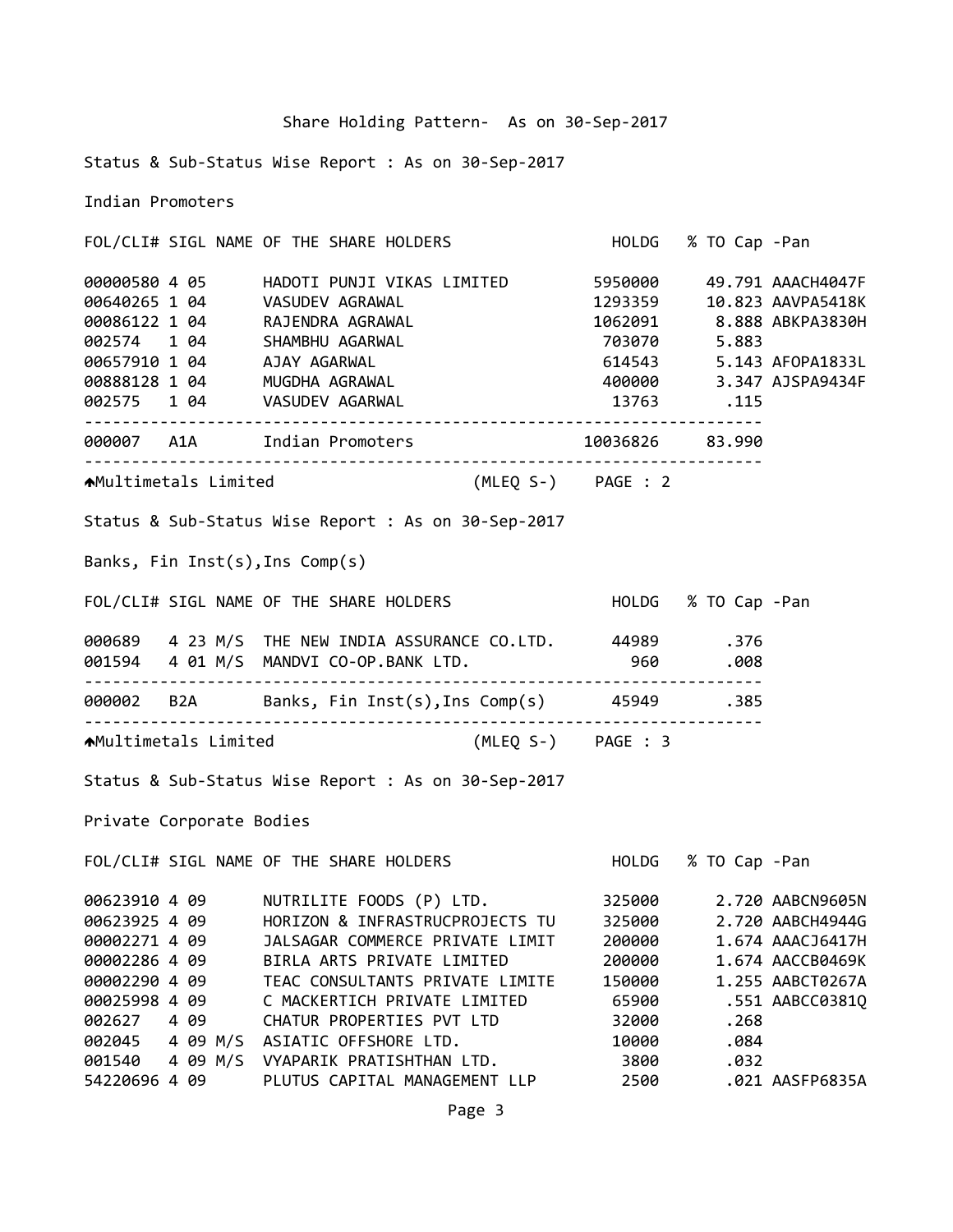|           |                          | Share Holding Pattern- As on 30-Sep-2017                                                                                                                                                                                                |         |                                |  |
|-----------|--------------------------|-----------------------------------------------------------------------------------------------------------------------------------------------------------------------------------------------------------------------------------------|---------|--------------------------------|--|
|           |                          | 000102  4  09  M/S  GOURI  SANKAR  CO.PVT.LTD.  320                                                                                                                                                                                     |         | .003                           |  |
|           |                          | 001748 4 09 M/S. JAGJAN NIVESH PVT.LTD.                                                                                                                                                                                                 |         | 300.003                        |  |
|           |                          |                                                                                                                                                                                                                                         |         |                                |  |
|           |                          | 002524  4  09  M/S  PARASRAM SECURITIES P. LTD.  300  .003<br>10000071  4  09  MACKERTICH CONSULTANCY SERVICES  202  .002 AABCM5680Q                                                                                                    |         |                                |  |
|           |                          |                                                                                                                                                                                                                                         |         |                                |  |
|           |                          | 00239729 4 09 TATA INVESTMENT CORPORATION 120 .001 AAACT4120F<br>001040 4 09 M/S MAX INVESTMENTS (P) LTD. 100 .001<br>001782 4 09 M/S ABU INVESTMENTS & FINANCE PVT. 100 .001<br>001782 4 09 M/S ABU INVESTMENTS & FINANCE PVT. 100 .00 |         |                                |  |
|           |                          |                                                                                                                                                                                                                                         |         |                                |  |
|           |                          |                                                                                                                                                                                                                                         |         |                                |  |
|           |                          |                                                                                                                                                                                                                                         |         |                                |  |
|           |                          | AMultimetals Limited (MLEQ S-) PAGE : 4                                                                                                                                                                                                 |         |                                |  |
|           |                          | Status & Sub-Status Wise Report : As on 30-Sep-2017                                                                                                                                                                                     |         |                                |  |
| Nri / OCB |                          |                                                                                                                                                                                                                                         |         |                                |  |
|           |                          | FOL/CLI# SIGL NAME OF THE SHARE HOLDERS HOLD HOLDG % TO Cap -Pan                                                                                                                                                                        |         |                                |  |
|           |                          |                                                                                                                                                                                                                                         |         |                                |  |
|           |                          | 000258 2 01 MR. PERCY LOUIS ACHARD 8000 .067<br>000133 2 01 DR. BANGSHI BILAS MUKHERJI 400 .003<br>000461 2 01 MR. M.VISHWANATHAN 160 .001                                                                                              |         |                                |  |
|           |                          |                                                                                                                                                                                                                                         |         |                                |  |
|           |                          | 001024 2 01 MR. JITENDRA KRISHNARAO DIGHE 160 .001                                                                                                                                                                                      |         |                                |  |
|           |                          | 001649 2 01 MISS SARITA VASUDEVA                                                                                                                                                                                                        |         |                                |  |
|           |                          | 000601 2 01 MR. BRIJ MOHAN MAGO                                                                                                                                                                                                         |         | $100$ .<br>$-100$ .<br>$-001$  |  |
|           |                          |                                                                                                                                                                                                                                         |         |                                |  |
|           |                          | 000006    C3A    Nri / OCB                                                                                                                                                                                                              |         | 8880.074                       |  |
|           |                          | AMultimetals Limited (MLEQ S-) PAGE : 5                                                                                                                                                                                                 |         |                                |  |
|           |                          | Status & Sub-Status Wise Report : As on 30-Sep-2017                                                                                                                                                                                     |         |                                |  |
|           |                          | List of Holders holding 01.000% & above                                                                                                                                                                                                 |         |                                |  |
|           |                          | FOL/CLI# NAME OF THE SHARE HOLDER                                                                                                                                                                                                       | HOLDG   | % Cap Category                 |  |
|           | 00640265 VASUDEV AGRAWAL |                                                                                                                                                                                                                                         | 1293359 | 10.823 Indian Promoter         |  |
| 00086122  | RAJENDRA AGRAWAL         |                                                                                                                                                                                                                                         |         | 1062091 8.888 Indian Promoter  |  |
| 002574    | SHAMBHU AGARWAL          |                                                                                                                                                                                                                                         |         | 703070 5.883 Indian Promoter   |  |
|           | 00657910 AJAY AGARWAL    |                                                                                                                                                                                                                                         |         | 614543 5.143 Indian Promoter   |  |
| 00888128  | MUGDHA AGRAWAL           |                                                                                                                                                                                                                                         |         | 400000 3.347 Indian Promoter   |  |
| 00000580  |                          | HADOTI PUNJI VIKAS LIMITED                                                                                                                                                                                                              |         | 5950000 49.791 Indian Promoter |  |
| 00623910  |                          | NUTRILITE FOODS (P) LTD.                                                                                                                                                                                                                | 325000  | 2.720 Pvt Corpt Bodies         |  |
| 00623925  |                          | HORIZON & INFRASTRUCPROJECTS TU                                                                                                                                                                                                         | 325000  | 2.720 Pvt Corpt Bodies         |  |
| 00002271  |                          | JALSAGAR COMMERCE PRIVATE LIMIT                                                                                                                                                                                                         | 200000  | 1.674 Pvt Corpt Bodies         |  |
|           |                          | 00002286 BIRLA ARTS PRIVATE LIMITED                                                                                                                                                                                                     | 200000  | 1.674 Pvt Corpt Bodies         |  |
|           |                          | 00002290 TEAC CONSULTANTS PRIVATE LIMITE                                                                                                                                                                                                | 150000  | 1.255 Pvt Corpt Bodies         |  |
|           |                          |                                                                                                                                                                                                                                         |         |                                |  |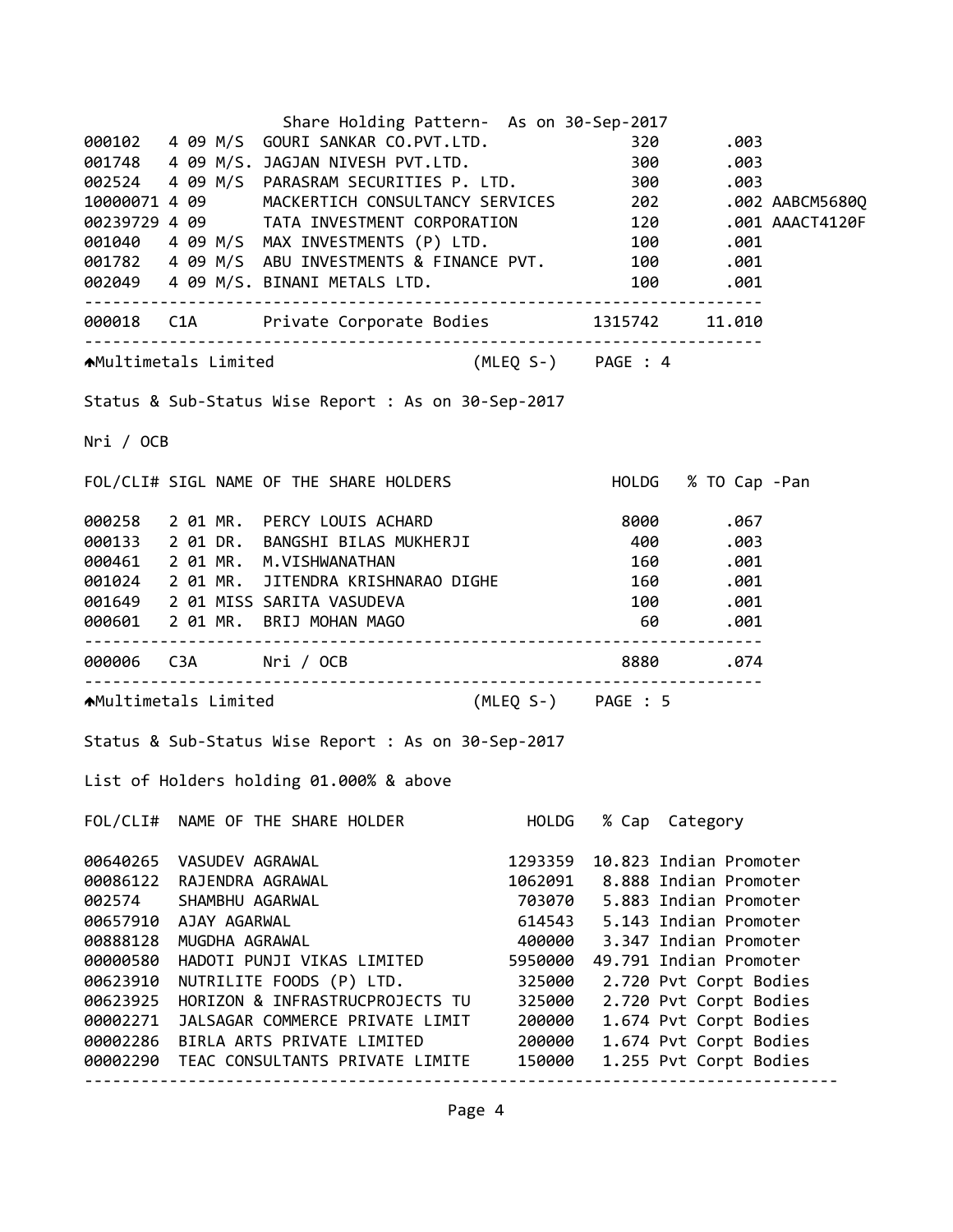|               |              |                        |          | Share Holding Pattern- As on 30-Sep-2017<br>000011 [ 01.000% ] & above holders 11223063 93.918 |                    |                     |       |                          |
|---------------|--------------|------------------------|----------|------------------------------------------------------------------------------------------------|--------------------|---------------------|-------|--------------------------|
|               |              |                        |          | AMultimetals Limited                                                                           | (MLEQ S-) PAGE : 6 |                     |       |                          |
|               |              |                        |          | Status & Sub-Status Wise Report : As on 30-Sep-2017                                            |                    |                     |       |                          |
|               |              |                        |          | List of Top (100) Holders (General)                                                            |                    |                     |       |                          |
|               |              |                        |          | FOL/CLI# SIGL NAME OF THE SHARE HOLDERS                                                        |                    | HOLDG % TO Cap -Pan |       |                          |
| 00000580 4 05 |              |                        |          | HADOTI PUNJI VIKAS LIMITED 5950000                                                             |                    |                     |       | 49.791 AAACH4047F        |
| 00640265 1 04 |              |                        |          | VASUDEV AGRAWAL                                                                                |                    | 1293359             |       | 10.823 AAVPA5418K        |
| 00086122 1 04 |              |                        |          | RAJENDRA AGRAWAL                                                                               |                    |                     |       | 1062091 8.888 ABKPA3830H |
| 002574 1 04   |              |                        |          | SHAMBHU AGARWAL                                                                                |                    | 703070              | 5.883 |                          |
| 00657910 1 04 |              |                        |          | AJAY AGARWAL                                                                                   |                    | 614543              |       | 5.143 AFOPA1833L         |
| 00888128 1 04 |              |                        |          | MUGDHA AGRAWAL                                                                                 |                    | 400000              |       | 3.347 AJSPA9434F         |
| 00623910 4 09 |              |                        |          | NUTRILITE FOODS (P) LTD.                                                                       |                    | 325000              |       | 2.720 AABCN9605N         |
| 00623925 4 09 |              |                        |          | HORIZON & INFRASTRUCPROJECTS TU                                                                |                    | 325000              |       | 2.720 AABCH4944G         |
| 00002271 4 09 |              |                        |          | JALSAGAR COMMERCE PRIVATE LIMIT                                                                |                    | 200000              |       | 1.674 AAACJ6417H         |
| 00002286 4 09 |              |                        |          | BIRLA ARTS PRIVATE LIMITED                                                                     |                    | 200000              |       | 1.674 AACCB0469K         |
| 00002290 4 09 |              |                        |          | TEAC CONSULTANTS PRIVATE LIMITE                                                                |                    | 150000              |       | 1.255 AABCT0267A         |
| 002579        | $\mathbf{1}$ |                        |          | VINOD PRAKASH SHARMA                                                                           |                    | 88200               | .738  |                          |
| 00025998 4 09 |              |                        |          | C MACKERTICH PRIVATE LIMITED                                                                   |                    | 65900               |       | .551 AABCC0381Q          |
|               |              |                        |          | 000689 4 23 M/S THE NEW INDIA ASSURANCE CO.LTD.                                                |                    | 44989               | .376  |                          |
| 00000442 1 00 |              |                        |          | AMPI CHATTER                                                                                   |                    | 40393               |       | .338 ABEPC8689E          |
| 002569        |              | $1 \quad \blacksquare$ |          | ALOK PARASHAR                                                                                  |                    | 40000               | .335  |                          |
| 002627        |              | 4 09                   |          | CHATUR PROPERTIES PVT LTD                                                                      |                    | 32000               | .268  |                          |
| 001994        |              |                        |          | 1 00 MRS. PRAMILA NARAYAN RAUT                                                                 |                    | 24000               | .201  |                          |
| 001996        |              |                        |          | 1 00 MRS. GHATALIA DINA PRAVIN                                                                 |                    | 20000               | .167  |                          |
| 001995        |              |                        |          | 1 00 MR. NARAYAN RAMCHANDRA RAUT                                                               |                    | 16000               | .134  |                          |
| 002575        |              | 1 04                   |          | VASUDEV AGARWAL                                                                                |                    | 13763               | .115  |                          |
| 10371129 1 00 |              |                        |          | MADHUBALA P TRIVEDI                                                                            |                    | 10063               |       | .084 AAWPT1982G          |
| 002045        |              |                        |          | 4 09 M/S ASIATIC OFFSHORE LTD.                                                                 |                    | 10000               | .084  |                          |
| 000258        |              |                        | 2 01 MR. | PERCY LOUIS ACHARD                                                                             |                    | 8000                | .067  |                          |
| 002577        | 1            |                        |          | B S KOTHARI                                                                                    |                    | 7876                | .066  |                          |
| 00000438 1 00 |              |                        |          | NALINI CHATTER                                                                                 |                    | 5750                |       | .048 ABEPC8690D          |
| 001585        |              |                        | 1 00 MR. | PREMRATAN DEVKISHAN DAGA                                                                       |                    | 5000                | .042  |                          |
| 002560        | 1            |                        |          | CUSTODIAN A/C N K AGGARWALA                                                                    |                    | 4600                | .038  |                          |
| 001848        |              |                        | 1 00 MR. | RAVI WARRIER                                                                                   |                    | 4000                | .033  |                          |
| 001905        |              |                        | 1 00 MR. | SUBHAS B.AGRAWAL                                                                               |                    | 4000                | .033  |                          |
| 001540        |              |                        | 4 09 M/S | VYAPARIK PRATISHTHAN LTD.                                                                      |                    | 3800                | .032  |                          |
| 001820        |              |                        | 1 00 MR. | ASHOK P. SHAH                                                                                  |                    | 3500                | .029  |                          |
| 001827        |              |                        | 1 00 MR. | NIRANJAN P. SHAH                                                                               |                    | 3500                | .029  |                          |
| 10000054 1 00 |              |                        |          | AJAY KUMAR KAYAN                                                                               |                    | 3346                |       | .028 AGGPK0892G          |
| 001891        |              |                        |          | 1 00 MRS. SHANTA DEVI G KHICHA                                                                 |                    | 3000                | .025  |                          |
| 001892        |              |                        | 1 00 MR. | DEEPAK G KHICHA                                                                                |                    | 3000                | .025  |                          |
| 002594        |              | 1 00                   |          | RAJESH GAUTAM                                                                                  |                    | 3000                | .025  |                          |
| 001071        |              |                        |          | 1 00 MRS. SARLA DAGA                                                                           |                    | 2900                | .024  |                          |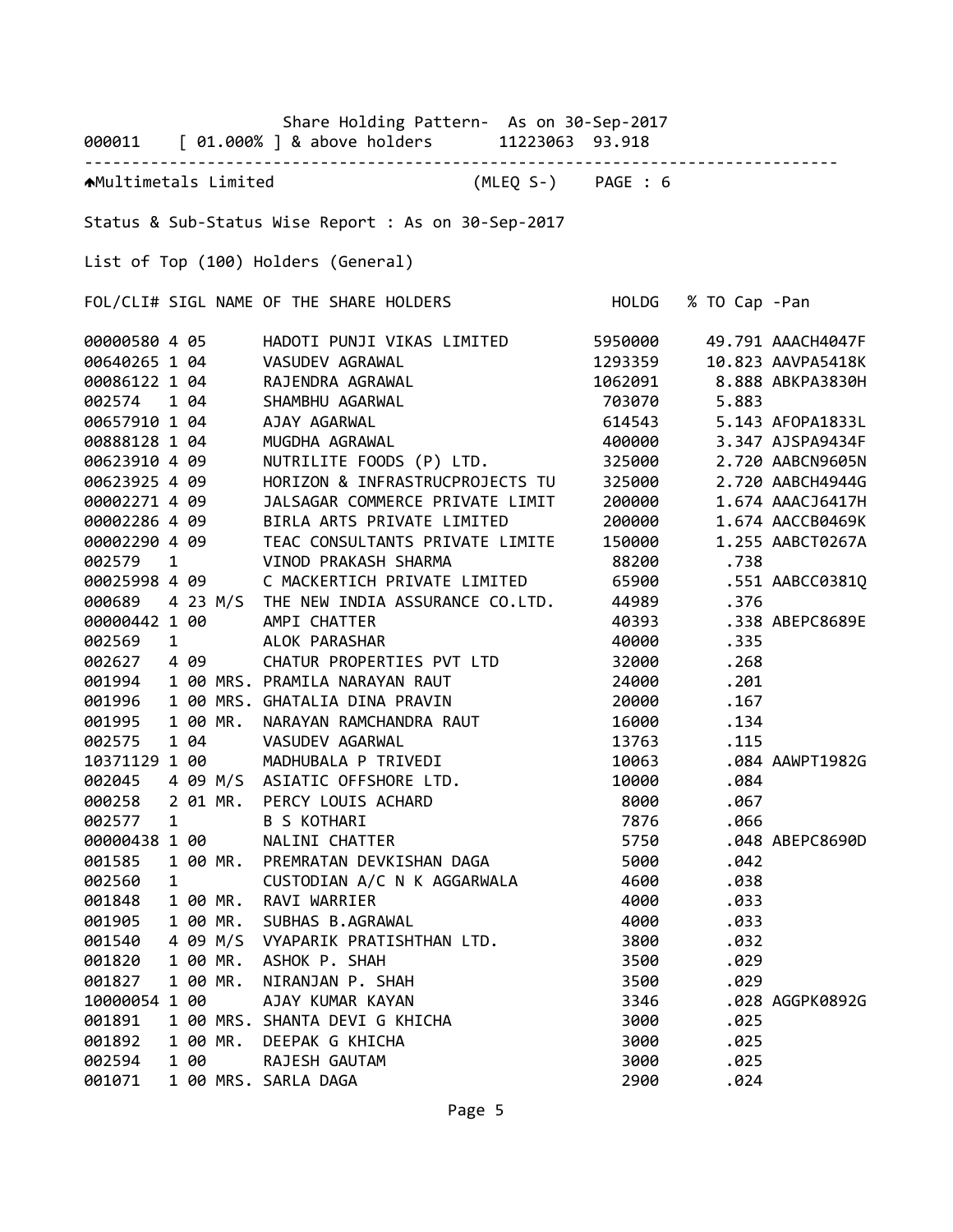|                             |              |          | Share Holding Pattern- As on 30-Sep-2017                                                                                                                                      |                    |                     |                 |
|-----------------------------|--------------|----------|-------------------------------------------------------------------------------------------------------------------------------------------------------------------------------|--------------------|---------------------|-----------------|
| 002007                      |              |          |                                                                                                                                                                               | 2760               | .023                |                 |
| 002595                      |              |          |                                                                                                                                                                               | 2748               | .023                |                 |
| 001211                      |              |          | SHATE HUILLING AT 1<br>1 00 MR. SURESH KUMAR BAGRI<br>1 00 MR. MURARI LAL JALAN<br>1 00 MR. MURARI LAL JALAN                                                                  | 2600               | .022                |                 |
| 001494                      |              |          |                                                                                                                                                                               | 2562               | .021                |                 |
| 001948                      |              |          | 1 00 PMS. RN15HMA CHATTEN<br>1 00 MRS. PREM KUMARI DIWAKAR                                                                                                                    | 2500               | .021                |                 |
| 54220696 4 09               |              |          | PLUTUS CAPITAL MANAGEMENT LLP                                                                                                                                                 | 2500               |                     | .021 AASFP6835A |
| 001801                      |              |          | 1 00 MR. OM SARUP AGGARWAL                                                                                                                                                    | 2380               | .020                |                 |
| 001759                      |              |          | 1 00 MRS. PREMA GUPTA                                                                                                                                                         | 2313               | .019                |                 |
| 00130447 1 00               |              |          | RAJNI KANTILAL SANGHVI                                                                                                                                                        | 2160               |                     | .018 AUCPS9895H |
| 000655                      |              |          | 1 00 MR. M.SIMHACHALAM                                                                                                                                                        | 1867               | .016                |                 |
|                             |              |          | 001606 1 00 MRS. BANSARI SURYAKANT BAXI                                                                                                                                       | 1800               | .015                |                 |
|                             |              |          | 002064 1 00 MR. BAKULA SANGHVI                                                                                                                                                | 1750               | .015                |                 |
|                             |              |          | 001528 1 00 MR. RAVI MOHAN DAGA (MINOR) 1740                                                                                                                                  |                    | .015                |                 |
|                             |              |          | 00059592 1 00 HEMANG MADHUSUDAN PATEL                                                                                                                                         | 1700               |                     | .014 ABEPP0634Q |
| <b>★Multimetals Limited</b> |              |          |                                                                                                                                                                               | (MLEQ S-) PAGE : 7 |                     |                 |
|                             |              |          |                                                                                                                                                                               |                    |                     |                 |
|                             |              |          | Status & Sub-Status Wise Report : As on 30-Sep-2017                                                                                                                           |                    |                     |                 |
|                             |              |          |                                                                                                                                                                               |                    |                     |                 |
|                             |              |          | List of Top (100) Holders (General)                                                                                                                                           |                    |                     |                 |
|                             |              |          |                                                                                                                                                                               |                    |                     |                 |
|                             |              |          | FOL/CLI# SIGL NAME OF THE SHARE HOLDERS                                                                                                                                       |                    | HOLDG % TO Cap -Pan |                 |
|                             |              |          |                                                                                                                                                                               |                    |                     |                 |
|                             |              |          | 07701921 1 00 BIJAL SURESH DALAL                                                                                                                                              | 1700               |                     | .014 AAAPD6105B |
|                             |              |          |                                                                                                                                                                               | 1687               | .014                |                 |
|                             |              |          |                                                                                                                                                                               | 1600               | .013                |                 |
|                             |              |          |                                                                                                                                                                               | 1600               | .013                |                 |
|                             |              |          | 001659 1 00 MRS. RUKMINI SANWARMAL KHAITAN<br>000029 1 00 MR. NABAYUG ACHARYA<br>000976 1 00 MR. SHIV ANAND<br>001992 1 00 MRS. KAMLA GANDHI<br>002634 1 PREMBIR SINGH GREWAL | 1600               | .013                |                 |
|                             |              |          |                                                                                                                                                                               | 1600               | .013                |                 |
| 001899                      |              |          | 1 00 MR. SHYAM TODI                                                                                                                                                           | 1500               | .013                |                 |
| 002512                      |              |          | 1 00 MR. HITESH KANTILAL PATEL                                                                                                                                                | 1500               | .013                |                 |
| 002641                      | $\mathbf{1}$ |          | MANISH SHAH                                                                                                                                                                   | 1440               |                     | .012 AMHPS2123D |
| 001711                      |              |          | 1 00 MR. U.P. BHAT                                                                                                                                                            | 1400               | .012                |                 |
| 002074                      |              |          | 1 00 MR ASHITH SHANKER RAO                                                                                                                                                    | 1400               | .012                |                 |
| 001045                      |              | 1 00 MR. | GANESH DAS BHATTER                                                                                                                                                            | 1300               | .011                |                 |
| 001962                      |              | 1 00 MR. | MANMOHAN SHARMA                                                                                                                                                               | 1300               | .011                |                 |
| 002629                      | 1            |          | ROHINTON B PANDAY                                                                                                                                                             | 1280               | .011                |                 |
| 000231                      |              | 1 00 MR. | VED PRAKASH VIJH                                                                                                                                                              | 1250               | .010                |                 |
| 001652                      |              | 1 00 MR. | SITA RAM LAMBORIA                                                                                                                                                             | 1237               | .010                |                 |
| 001658                      |              | 1 00 MR. | SANWARMAL PRABHUDAYAL KHAITAN                                                                                                                                                 | 1237               | .010                |                 |
| 001082                      |              |          | 1 00 MRS. KAMLA MAHESHWARY                                                                                                                                                    | 1200               | .010                |                 |
| 001910                      |              | 1 00 MR. | YATIN V. UDESHI                                                                                                                                                               | 1200               | .010                |                 |
| 001911                      |              | 1 00 MR. | VIKRAM UDESHI                                                                                                                                                                 | 1200               | .010                |                 |
| 001912                      |              |          | 1 00 MRS. PUSHPA V. UDESHI                                                                                                                                                    | 1200               | .010                |                 |
| 001913                      |              |          | 1 00 MRS. DHARMISTHA U. UDESHI                                                                                                                                                | 1200               | .010                |                 |
| 002087                      |              | 1 00 MR. | SURENDRA CHANDALIA                                                                                                                                                            | 1200               | .010                |                 |
| 001148                      |              | 1 00 MR. | PREM RATAN DAGA                                                                                                                                                               | 1160               | .010                |                 |
| 001149                      |              |          | 1 00 MISS SANDHYA DAGA (MINOR)                                                                                                                                                | 1160               | .010                |                 |
| 001741                      |              | 1 00 MR. | PURUSHOTTAM MALL                                                                                                                                                              | 1115               | .009                |                 |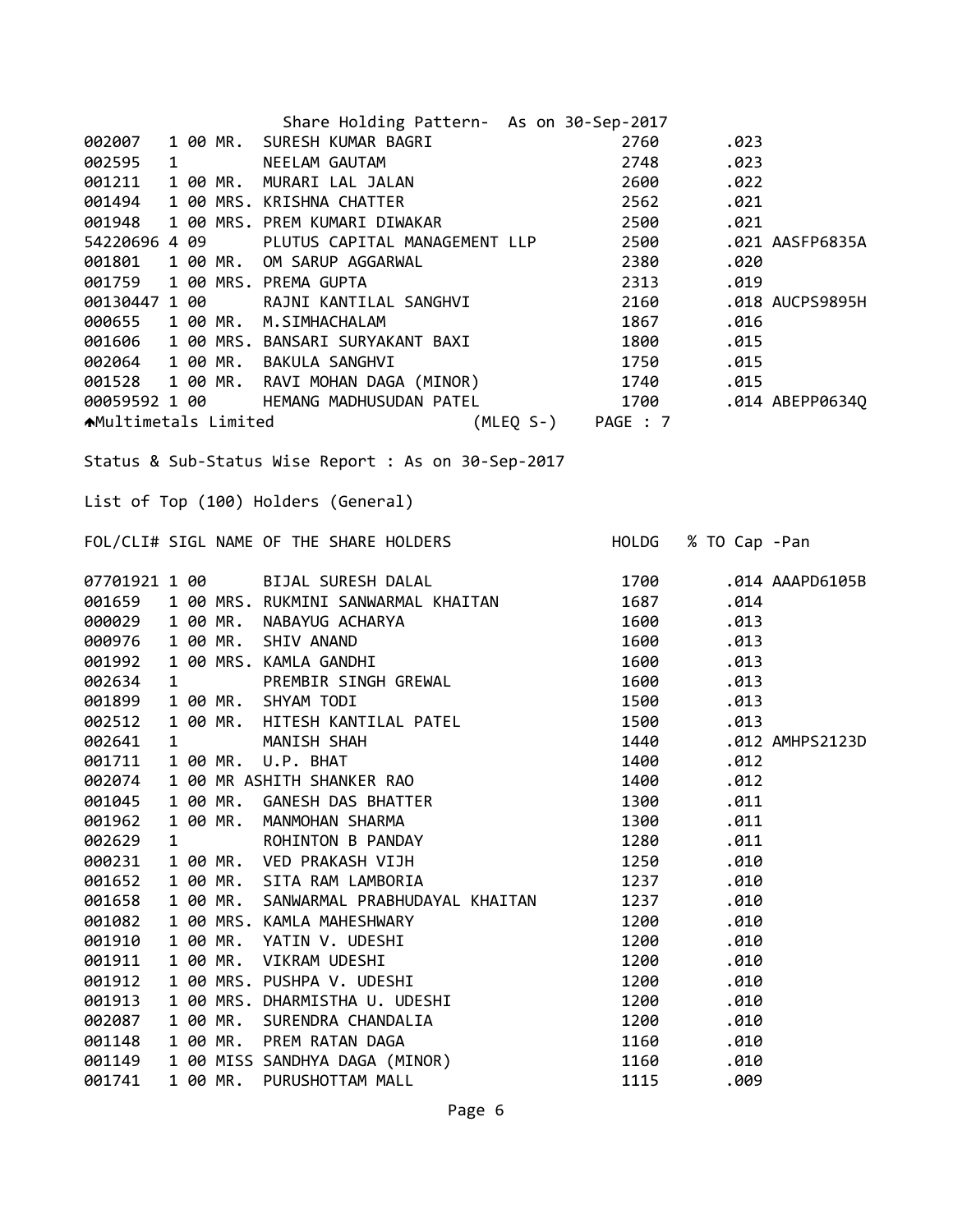|                  |   |                      | Share Holding Pattern- As on 30-Sep-2017                                                                                                                                                                                                |              |                     |                 |
|------------------|---|----------------------|-----------------------------------------------------------------------------------------------------------------------------------------------------------------------------------------------------------------------------------------|--------------|---------------------|-----------------|
|                  |   |                      | 001922 1 00 MR. RAVI MOHAN                                                                                                                                                                                                              |              | 1112 .009           |                 |
| 002614           |   | $1 \quad \cdots$     | MURTUZA HUSSAINI BHARMAL 1100 1112 1999                                                                                                                                                                                                 |              |                     |                 |
| 001772           |   |                      | 1 00 MR. MAHESH CHANDER SHRIVASTAVA 1080 .009                                                                                                                                                                                           |              |                     |                 |
| 001934           |   |                      | 1 00 MR. BAKUL SANGHVI                                                                                                                                                                                                                  | 1071 .009    |                     |                 |
| 001162           |   |                      |                                                                                                                                                                                                                                         |              | 1068.009            |                 |
| 001935           |   |                      |                                                                                                                                                                                                                                         |              | 1010.008            |                 |
| 001322           |   |                      | 1 00 MR. BAKUL SANGHVI 1071<br>1 00 MR. R. SESHADRI 1068<br>1 00 MRS. NEERU SANGHVI 1010<br>1 00 MR. CHANDRA MOHAN 1001<br>1 00 MR. JUPUDY JAGANNADHARAO 1000<br>1000                                                                   |              | 1001 .008           |                 |
| 000467           |   |                      |                                                                                                                                                                                                                                         |              | .008                |                 |
| 001383           |   |                      |                                                                                                                                                                                                                                         |              | 1000.008            |                 |
| 001479           |   |                      | 1 00 MRS. SUSHILA DEVI MOHTA<br>1 00 MR.  JAGMOHAN PODDAR                                                                                                                                                                               |              | 1000.008            |                 |
|                  |   |                      |                                                                                                                                                                                                                                         |              |                     |                 |
|                  |   |                      | 0014/9 1 00 MR. JAGMOHAN PODDAR<br>001712 1 00 MR. NAWAL KISHORE RAJGARHIA 1000 .008<br>001816 1 00 MR. KISHOR OSTWAL<br>001918 1 00 MR. BHIKHU J. MALANI 1000 .008<br>001920 1 00 MR. BHIKHU J. MALANI 1000 .008<br>001946 1 00 MR. V. |              |                     |                 |
|                  |   |                      |                                                                                                                                                                                                                                         |              |                     |                 |
|                  |   |                      |                                                                                                                                                                                                                                         |              |                     |                 |
|                  |   |                      |                                                                                                                                                                                                                                         |              |                     |                 |
|                  |   |                      |                                                                                                                                                                                                                                         |              |                     |                 |
|                  |   |                      |                                                                                                                                                                                                                                         |              |                     |                 |
|                  |   |                      |                                                                                                                                                                                                                                         |              |                     |                 |
|                  |   |                      | 11449480 1 00 RAKESH KRISHNAKANT SANGLID 1000 .000 DREI 300455<br>11449480 1 00 RAKESH KRISHNAKANT SHARMA 1000 .008 AGSPS7278L<br>10015671 1 00 ANUJ BADJATE 978 .008 ABOPB5644E                                                        |              |                     |                 |
|                  |   |                      |                                                                                                                                                                                                                                         |              |                     |                 |
|                  |   |                      |                                                                                                                                                                                                                                         |              |                     |                 |
|                  |   |                      | 002626 1 PREMA GUPTA 10015671 1 00 ANUJ BADJATE 1008886 1 00 ANUJ BADJATE 1008886 1 00 ANUS SACTO 2018 100888<br>10015671 1 00 ANUJ BADJATE 100 978 .008 ABOPB5644E<br>1008886 1 00 MR. YOGINDER NATH SHARMA 960 .008                   |              |                     |                 |
|                  |   |                      |                                                                                                                                                                                                                                         |              |                     |                 |
|                  |   |                      |                                                                                                                                                                                                                                         |              |                     |                 |
|                  |   |                      |                                                                                                                                                                                                                                         |              |                     |                 |
|                  |   |                      |                                                                                                                                                                                                                                         |              |                     |                 |
|                  |   |                      | AMultimetals Limited (MLEQ S-) PAGE : 8                                                                                                                                                                                                 |              |                     |                 |
|                  |   |                      | Status & Sub-Status Wise Report : As on 30-Sep-2017                                                                                                                                                                                     |              |                     |                 |
|                  |   |                      |                                                                                                                                                                                                                                         |              |                     |                 |
|                  |   |                      | List of Top (50) Holders (Individual)                                                                                                                                                                                                   |              |                     |                 |
|                  |   |                      | FOL/CLI# SIGL NAME OF THE SHARE HOLDERS                                                                                                                                                                                                 |              | HOLDG % TO Cap -Pan |                 |
|                  |   |                      |                                                                                                                                                                                                                                         |              |                     |                 |
|                  |   |                      | 002579 1 VINOD PRAKASH SHARMA                                                                                                                                                                                                           | 88200        | .738                |                 |
| 00000442 1 00    |   |                      | AMPI CHATTER                                                                                                                                                                                                                            | 40393        |                     | .338 ABEPC8689E |
| 002569           | 1 |                      | ALOK PARASHAR                                                                                                                                                                                                                           | 40000        | .335                |                 |
| 001994           |   |                      | 1 00 MRS. PRAMILA NARAYAN RAUT                                                                                                                                                                                                          | 24000        | .201                |                 |
| 001996           |   |                      | 1 00 MRS. GHATALIA DINA PRAVIN                                                                                                                                                                                                          | 20000        | .167                |                 |
| 001995           |   | 1 00 MR.             | NARAYAN RAMCHANDRA RAUT                                                                                                                                                                                                                 | 16000        | .134                |                 |
| 10371129 1 00    |   |                      | MADHUBALA P TRIVEDI                                                                                                                                                                                                                     | 10063        |                     | .084 AAWPT1982G |
| 002577           | 1 |                      | <b>B S KOTHARI</b>                                                                                                                                                                                                                      | 7876         | .066                |                 |
| 00000438 1 00    |   |                      | NALINI CHATTER                                                                                                                                                                                                                          | 5750         |                     | .048 ABEPC8690D |
| 001585           |   | 1 00 MR.             | PREMRATAN DEVKISHAN DAGA                                                                                                                                                                                                                | 5000         | .042                |                 |
| 002560           | 1 |                      | CUSTODIAN A/C N K AGGARWALA                                                                                                                                                                                                             | 4600         | .038                |                 |
| 001848           |   | 1 00 MR.             | RAVI WARRIER                                                                                                                                                                                                                            | 4000         | .033                |                 |
| 001905           |   | 1 00 MR.             | SUBHAS B.AGRAWAL                                                                                                                                                                                                                        | 4000         | .033                |                 |
| 001820<br>001827 |   | 1 00 MR.<br>1 00 MR. | ASHOK P. SHAH<br>NIRANJAN P. SHAH                                                                                                                                                                                                       | 3500<br>3500 | .029<br>.029        |                 |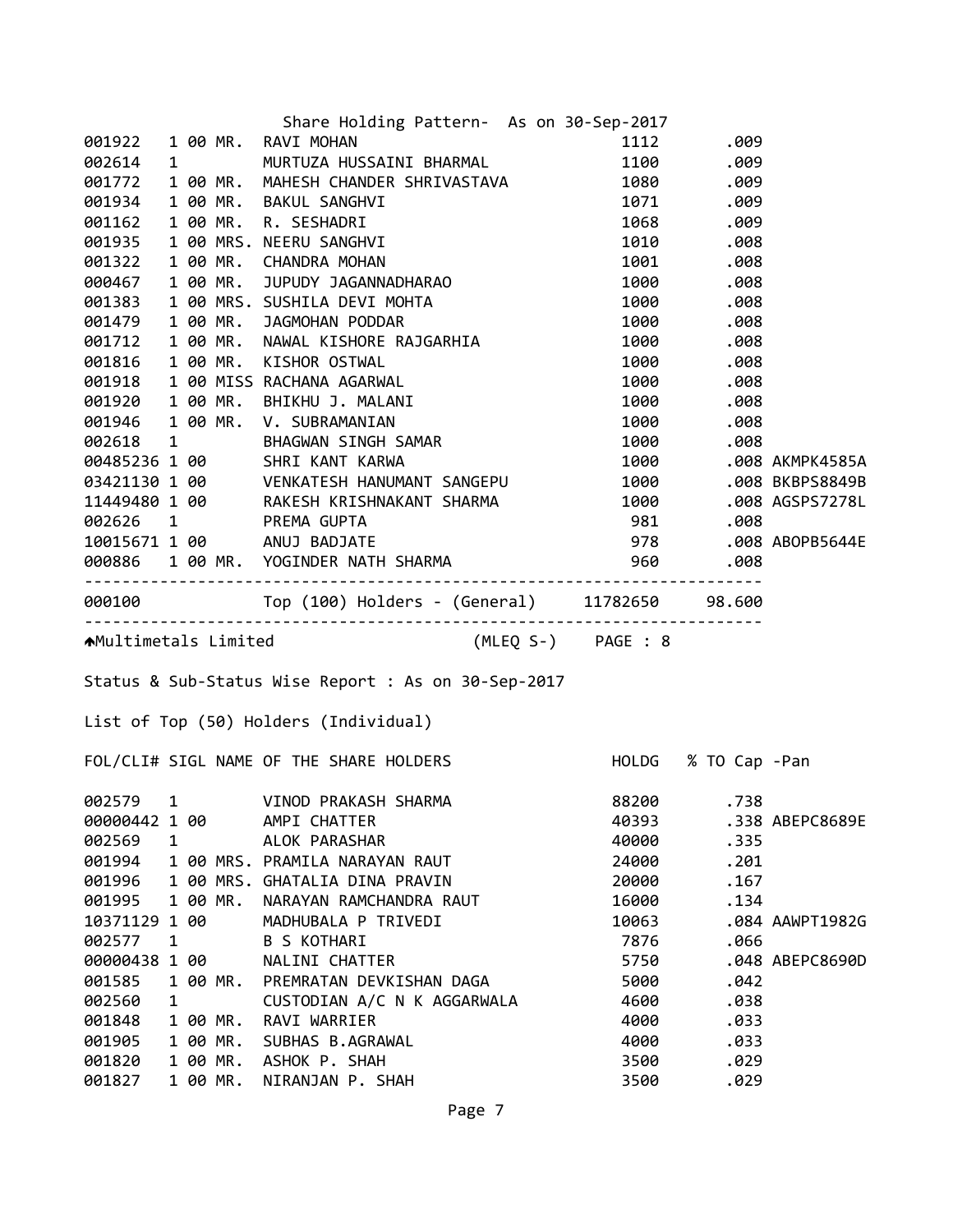|                              |    |      | Share Holding Pattern- As on 30-Sep-2017                                                                                                                                                                                                                                                 |                                                                                                                                                                                                                                 |      |                 |
|------------------------------|----|------|------------------------------------------------------------------------------------------------------------------------------------------------------------------------------------------------------------------------------------------------------------------------------------------|---------------------------------------------------------------------------------------------------------------------------------------------------------------------------------------------------------------------------------|------|-----------------|
|                              |    |      |                                                                                                                                                                                                                                                                                          |                                                                                                                                                                                                                                 |      | .028 AGGPK0892G |
|                              |    |      |                                                                                                                                                                                                                                                                                          |                                                                                                                                                                                                                                 | .025 |                 |
|                              |    |      |                                                                                                                                                                                                                                                                                          |                                                                                                                                                                                                                                 | .025 |                 |
|                              |    |      |                                                                                                                                                                                                                                                                                          |                                                                                                                                                                                                                                 | .025 |                 |
|                              |    |      |                                                                                                                                                                                                                                                                                          |                                                                                                                                                                                                                                 | .024 |                 |
|                              |    |      |                                                                                                                                                                                                                                                                                          |                                                                                                                                                                                                                                 | .023 |                 |
|                              |    |      |                                                                                                                                                                                                                                                                                          |                                                                                                                                                                                                                                 | .023 |                 |
|                              |    |      |                                                                                                                                                                                                                                                                                          |                                                                                                                                                                                                                                 | .022 |                 |
|                              |    |      | Share Holding Pattern- As on 30-Sep-2017<br>001891 100 AJNY KUMAR KAYAN<br>001891 100 MRS. SHANTA DEVIG KHICHA 3000<br>001892 100 MR. DEEPAK G KHICHA 3000<br>002594 100 RAJESH GAUTAM 3000<br>002594 100 RAJESH GAUTAM 3000<br>00207 100                                                |                                                                                                                                                                                                                                 | .021 |                 |
|                              |    |      |                                                                                                                                                                                                                                                                                          |                                                                                                                                                                                                                                 | .021 |                 |
|                              |    |      |                                                                                                                                                                                                                                                                                          |                                                                                                                                                                                                                                 | .020 |                 |
|                              |    |      |                                                                                                                                                                                                                                                                                          |                                                                                                                                                                                                                                 | .019 |                 |
|                              |    |      |                                                                                                                                                                                                                                                                                          |                                                                                                                                                                                                                                 |      | .018 AUCPS9895H |
|                              |    |      |                                                                                                                                                                                                                                                                                          |                                                                                                                                                                                                                                 | .016 |                 |
|                              |    |      |                                                                                                                                                                                                                                                                                          |                                                                                                                                                                                                                                 | .015 |                 |
|                              |    |      |                                                                                                                                                                                                                                                                                          |                                                                                                                                                                                                                                 | .015 |                 |
|                              |    |      |                                                                                                                                                                                                                                                                                          |                                                                                                                                                                                                                                 | .015 |                 |
| 00059592 1 00                |    |      | HEMANG MADHUSUDAN PATEL                                                                                                                                                                                                                                                                  | 1700                                                                                                                                                                                                                            |      | .014 ABEPP0634Q |
|                              |    |      |                                                                                                                                                                                                                                                                                          | 1700                                                                                                                                                                                                                            |      | .014 AAAPD6105B |
|                              |    |      |                                                                                                                                                                                                                                                                                          |                                                                                                                                                                                                                                 | .014 |                 |
|                              |    |      |                                                                                                                                                                                                                                                                                          |                                                                                                                                                                                                                                 | .013 |                 |
|                              |    |      |                                                                                                                                                                                                                                                                                          |                                                                                                                                                                                                                                 | .013 |                 |
|                              |    |      |                                                                                                                                                                                                                                                                                          |                                                                                                                                                                                                                                 | .013 |                 |
|                              |    |      |                                                                                                                                                                                                                                                                                          |                                                                                                                                                                                                                                 | .013 |                 |
|                              |    |      |                                                                                                                                                                                                                                                                                          | 1500                                                                                                                                                                                                                            | .013 |                 |
|                              |    |      |                                                                                                                                                                                                                                                                                          | 1500                                                                                                                                                                                                                            | .013 |                 |
|                              |    |      |                                                                                                                                                                                                                                                                                          | 1440                                                                                                                                                                                                                            |      | .012 AMHPS2123D |
|                              |    |      |                                                                                                                                                                                                                                                                                          |                                                                                                                                                                                                                                 | .012 |                 |
|                              |    |      |                                                                                                                                                                                                                                                                                          |                                                                                                                                                                                                                                 | .012 |                 |
|                              |    |      |                                                                                                                                                                                                                                                                                          |                                                                                                                                                                                                                                 | .011 |                 |
|                              |    |      |                                                                                                                                                                                                                                                                                          |                                                                                                                                                                                                                                 | .011 |                 |
|                              |    |      |                                                                                                                                                                                                                                                                                          |                                                                                                                                                                                                                                 | .011 |                 |
|                              |    |      |                                                                                                                                                                                                                                                                                          |                                                                                                                                                                                                                                 | .010 |                 |
|                              |    |      |                                                                                                                                                                                                                                                                                          |                                                                                                                                                                                                                                 | .010 |                 |
|                              |    |      | 00059592 1 00 MEMANG MADHUSUDAN PATEL 1700<br>07701921 1 00 BIJAL SURESH DALAL 1700<br>001659 1 00 MR. NAWAYUNI SANWARMAL KHAITAN 1687<br>000029 1 00 MR. NAWAYUNG ACHARYA 1600<br>000292 1 00 MR. NAWAYUNG ACHARYA 1600<br>001992 1 00<br>001658 1 00 MR. SANWARMAL PRABHUDAYAL KHAITAN | 1237 — 1237 — 1237 — 1237 — 1237 — 1237 — 1237 — 1237 — 1237 — 1237 — 1238 — 1238 — 1238 — 1238 — 1238 — 1238 — 1238 — 1238 — 1238 — 1238 — 1238 — 1238 — 1238 — 1238 — 1238 — 1238 — 1238 — 1238 — 1238 — 1238 — 1238 — 1238 — | .010 |                 |
|                              |    |      | 000050 Top (50) Holders - Individuals 345639 2.892                                                                                                                                                                                                                                       |                                                                                                                                                                                                                                 |      |                 |
| <b>A</b> Multimetals Limited |    |      | (MLEQ S-) PAGE : 1                                                                                                                                                                                                                                                                       |                                                                                                                                                                                                                                 |      |                 |
|                              |    |      | -DISTRIBUTION SCHEDULE ON SCRIP VALUE -As On :30-Sep-2017                                                                                                                                                                                                                                |                                                                                                                                                                                                                                 |      |                 |
|                              |    |      | SHARE (OR DEBENTURE) -NUM OF (%) OF TO TAL % OF<br>OF NOMINAL VALUE HOLDERS HOLDERS A M O U N T AMT                                                                                                                                                                                      |                                                                                                                                                                                                                                 |      |                 |
|                              |    |      |                                                                                                                                                                                                                                                                                          |                                                                                                                                                                                                                                 |      |                 |
| <b>UPTO</b>                  | T0 | 5000 | 78.34<br>662                                                                                                                                                                                                                                                                             | 1085760.00<br>.91                                                                                                                                                                                                               |      |                 |

Page 8

TO 10000 98 11.60 736930.00 .62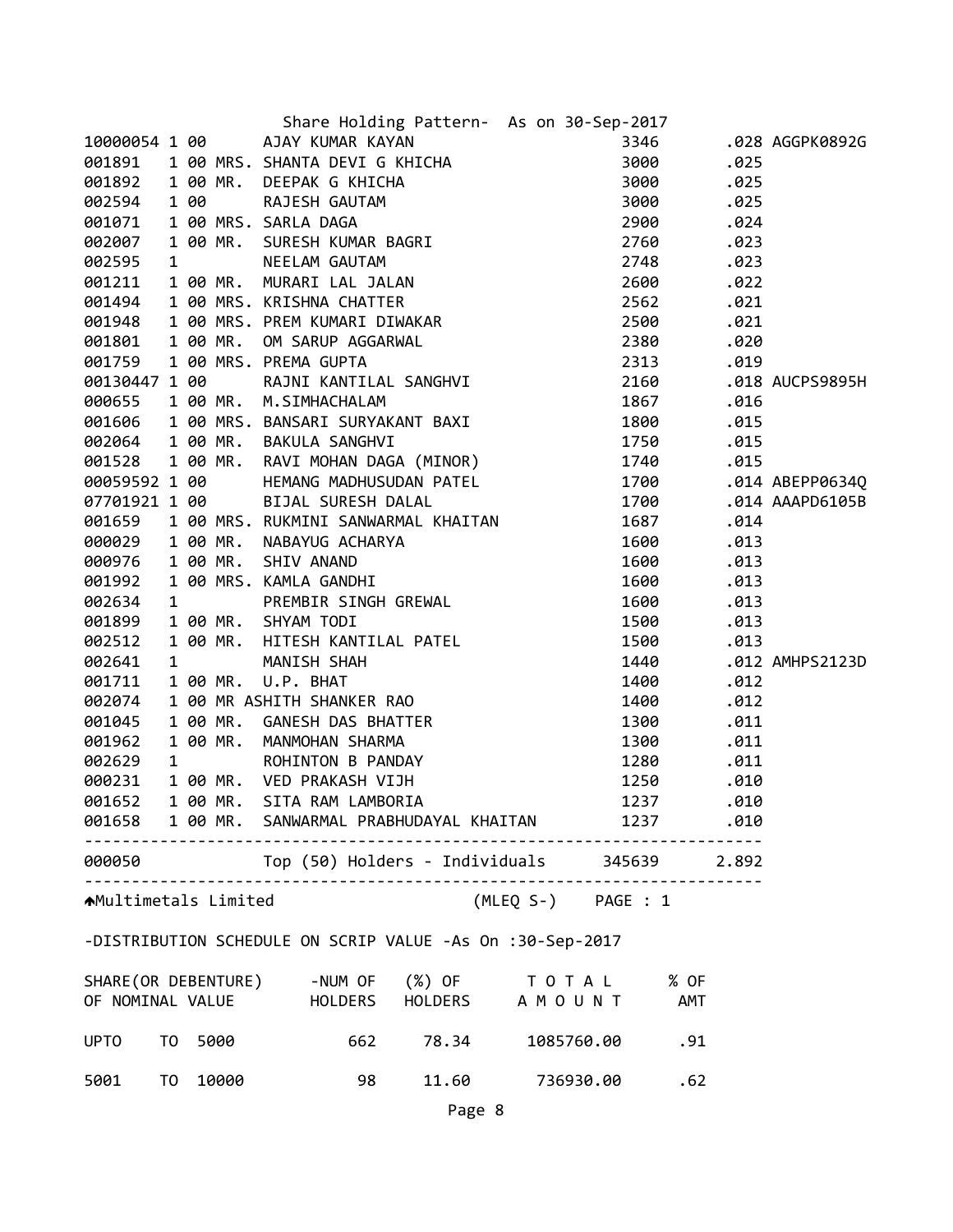## Share Holding Pattern- As on 30-Sep-2017

| 10001                   | T <sub>0</sub> | 20000                       | 38                        | 4.50   | 515650.00                                                           | .43           |  |  |
|-------------------------|----------------|-----------------------------|---------------------------|--------|---------------------------------------------------------------------|---------------|--|--|
| 20001                   | T <sub>0</sub> | 30000                       | 13                        | 1.54   | 344230.00                                                           | .29           |  |  |
| 30001                   | T <sub>0</sub> | 40000                       | 6                         | .71    | 221460.00                                                           | .19           |  |  |
| 40001                   | T <sub>0</sub> | 50000                       | $\overline{2}$            | .24    | 96000.00                                                            | .08           |  |  |
| 50001                   | T <sub>0</sub> | 100000                      | 4                         | .47    | 316260.00                                                           | .26           |  |  |
| 100001                  | TO             | ABOVE                       | 22                        | 2.60   | 116183710.00                                                        | 97.22         |  |  |
|                         |                | * * T O T A L * *           | 845                       | 100.00 | 119500000.00                                                        | 100.00        |  |  |
|                         |                | <b>AMultimetals Limited</b> |                           |        | (MLEQ S-) PAGE : 2                                                  |               |  |  |
|                         |                |                             |                           |        | -DISTRIBUTION SCHEDULE ON NUMBER OF SHARES/DEBS -As On :30-Sep-2017 |               |  |  |
|                         |                | SHARE (OR DEBENTURE)        | -NUM OF<br><b>HOLDERS</b> | (%) OF | TOTAL<br>HOLDERS SHARES(OR DEBS)                                    | % OF<br>SH/DB |  |  |
| <b>UPTO</b>             | T <sub>0</sub> | 100                         | 322                       | 38.11  | 23327                                                               | .20           |  |  |
| 101                     | T <sub>0</sub> | 200                         | 182                       | 21.54  | 29896                                                               | .25           |  |  |
| 201                     | T <sub>0</sub> | 500                         | 158                       | 18.70  | 55353                                                               | .46           |  |  |
| 501                     | T <sub>0</sub> | 1000                        | 98                        | 11.60  | 73693                                                               | .62           |  |  |
| 1001                    | T <sub>0</sub> | 5000                        | 59                        | 6.98   | 117734                                                              | .99           |  |  |
| 5001                    | T <sub>0</sub> | 10000                       | $\overline{a}$            | .47    | 31626                                                               | .26           |  |  |
| 10001                   | T <sub>0</sub> | 100000                      | 11                        | 1.30   | 395308                                                              | 3.31          |  |  |
| 100001 TO ABOVE         |                |                             | 11                        | 1.30   | 11223063                                                            | 93.92         |  |  |
|                         |                | * * T O T A L * *           | 845                       | 100.00 | 11950000                                                            | 100.00        |  |  |
|                         |                | ▲Multimetals Limited        |                           |        | (MLEQ S-) PAGE : 1                                                  |               |  |  |
|                         |                | As on : 30-Sep-2017         |                           |        |                                                                     |               |  |  |
| As per Take-Over Clause |                |                             |                           |        |                                                                     |               |  |  |

FOL/CLI# SIGL NAME OF THE SHARE HOLDERS HOLDG % TO Cap ‐Pan